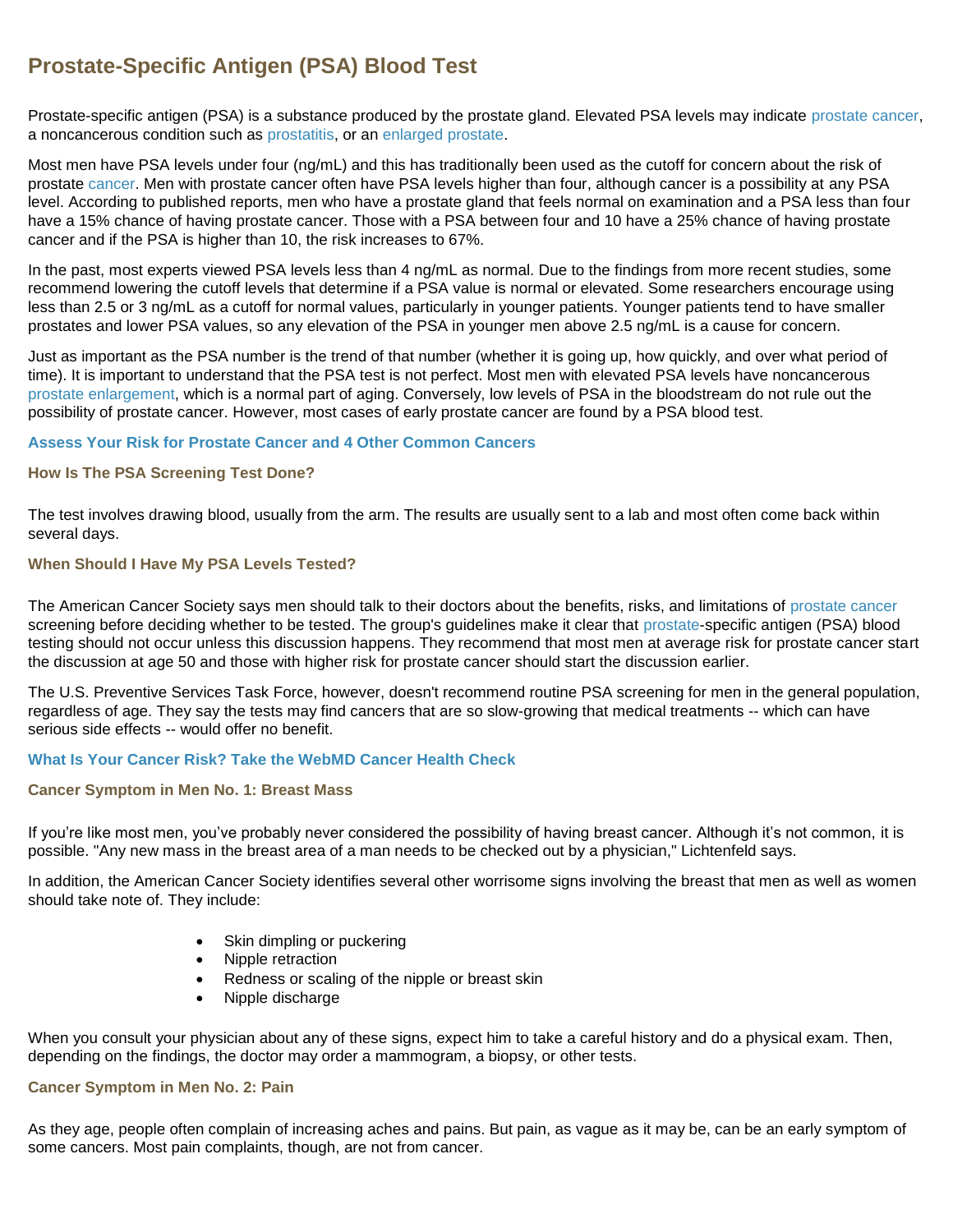Any pain that persists, according to the American Cancer Society, should be checked out by your physician. The doctor should take a careful history, get more details, and then decide whether further testing is necessary. If it's not cancer, you will still benefit from the visit to the office. That's because the doctor can work with you to find out what's causing the pain and determine the proper treatment.

#### **Cancer Symptom in Men No. 3: Changes in the Testicles**

Testicular cancer occurs most often in men aged 20 to 39. The American Cancer Society recommends that men get a testicular exam by a doctor as part of a routine cancer-related checkup. Some doctors also suggest a monthly self-exam

## **Cancer Symptom in Men No. 3: Changes in the Testicles continued...**

Evan Y. Yu , MD, is assistant professor of medicine at the University of Washington and assistant member of the Fred Hutchinson Cancer Research Center in Seattle. Yu tells WebMD that being aware of troublesome testicular symptoms between examinations is wise. "Any change in the size of the testicles, such as growth or shrinkage," Yu says, "should be a concern."

In addition, any swelling, lump, or feeling of heaviness in the scrotum should not be ignored. Some testicular cancers occur very quickly. So early detection is especially crucial. "If you feel a hard lump of coal [in your testicle], get it checked right away," Yu says.

Your doctor should do a testicular exam and an overall assessment of your health. If cancer is suspected, blood tests may be ordered. You may also undergo an ultrasound examination of your scrotum, and your doctor may decide to do a biopsy. A biopsy may require the removal of the entire testicle.

#### **Cancer Symptom in Men No. 4: Changes in the Lymph Nodes**

If you notice a lump or swelling in the lymph nodes under your armpit or in your neck -- or anywhere else -- it could be a reason for concern, says Hannah Linden, MD. Linden is a medical oncologist and an associate professor of medicine at the University of Washington School of Medicine. She is also a joint associate member of the Fred Hutchinson Cancer Research Center in Seattle. "If you have a lymph node that gets progressively larger, and it's been longer than a month, see a doctor," she says.

Your doctor should examine you and determine any associated issues that could explain the lymph node enlargement, such as infection. If there is no infection, a doctor will typically order a biopsy.

## **Cancer Symptom in Men No. 5: Fever**

If you've got an unexplained fever, it may indicate cancer. Fever, though, might also be a sign of pneumonia or some other illness or infection that needs treatment.

Most cancers will cause fever at some point. Often, fever occurs after the cancer has spread from its original site and invaded another part of the body. Fever can also be caused by blood cancers such as lymphoma or leukemia, according to the American Cancer Society.

It's best not to ignore a fever that can't be explained. Check with your doctor to find out what might be causing the fever and to determine its proper treatment.

#### **Cancer Symptom in Men No. 6: Weight Loss Without Trying**

Unexpected weight loss is a concern, Lichtenfeld says. "Most of us don't lose weight easily." He's talking about more than simply a few pounds from a stepped up exercise program or to eating less because of a busy schedule. If a man loses more than 10% of his body weight in a time period of 3 to 6 months, it's time to see the doctor, he says.

Your doctor should do a general physical exam, ask you questions about your diet and exercise, and ask about other symptoms. Based on that information, the doctor will decide what other tests are needed.

#### **Cancer Symptom in Men No. 7: Gnawing Abdominal Pain and Depression**

"Any man (or woman) who's got a pain in the abdomen and is feeling depressed needs a checkup," says Lichtenfeld. Experts have found a link between depression and pancreatic cancer. Other symptoms of pancreas cancer may include jaundice, a change in stool color -- often gray -- a darkening of the urine. Itching over the whole body may also occur.

Expect your doctor to do a careful physical exam and take a history. The doctor should order tests such as an ultrasound, a CT scan or both, as well as other laboratory tests.

#### **Cancer Symptom in Men No. 8: Fatigue**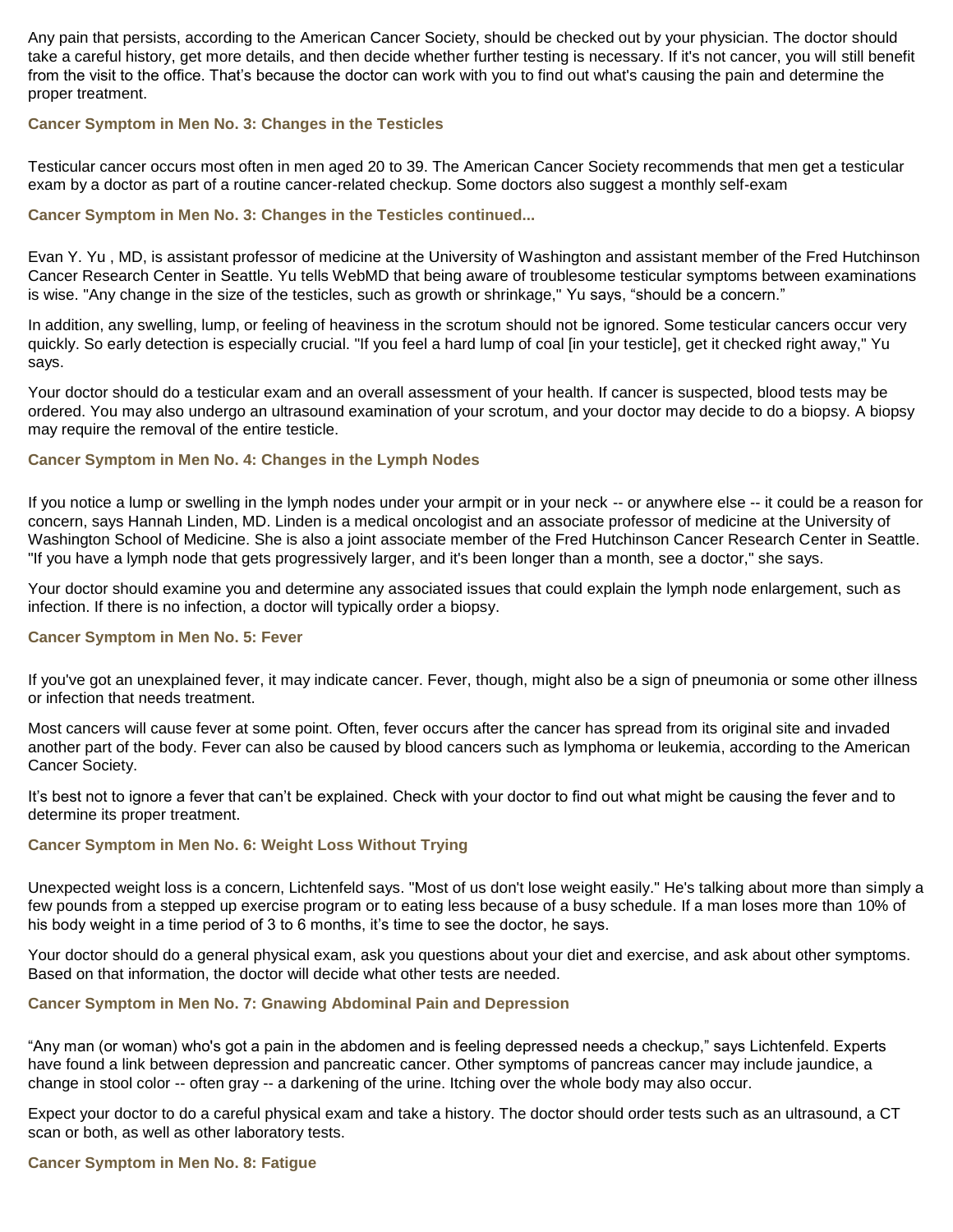Fatigue is another vague symptom that could point to cancer in men. But many other problems could cause fatigue as well. Like fever, fatigue can set in after the cancer has grown. But according to the American Cancer Society, it may also happen early in cancers such as leukemia, colon cancer, or stomach cancer.

If you often feel extremely tired and you don't get better with rest, check with your doctor. The doctor should evaluate the fatigue along with any other symptoms in order to determine its cause and the proper treatment.

#### **Cancer Symptom in Men No. 9: Persistent Cough**

Coughs are expected, of course, with colds, the flu, and allergies. They are also sometimes a side effect of a medication. But a very prolonged cough -- defined as lasting more than three or four weeks -- or a change in a cough should not be ignored, says Ranit Mishori, MD, assistant professor and director of the family medicine clerkship at Georgetown University School of Medicine in Washington, D.C. Those cough patterns warrant a visit to the doctor. They could be a symptom of cancer, or they could indicate some other problem such as chronic bronchitis or acid reflux.

Your doctor should take a careful history, examine your throat, listen to your lungs, determine their function with a spirometry test, and, if you are a smoker, order X-rays. Once the reason for the coughing is identified, the doctor will work with you to determine a treatment plan.

#### **Cancer Symptom in Men No. 10: Difficulty Swallowing**

Some men may report trouble swallowing but then ignore it, Lichtenfeld says. "Over time, they change their diet to a more liquid diet. They start to drink more soup." But swallowing difficulties, he says, may be a sign of a GI cancer, such as cancer of the esophagus.

Let your doctor know if you are having trouble swallowing. Your doctor should take a careful history and possibly order a chest Xray and a barium swallow. The doctor may also send you to a specialist for an upper GI endoscopy to examine your esophagus and upper GI tract.

#### **Cancer Symptom in Men No. 11: Changes in the Skin**

You should be alert to not only changes in moles -- a well-known sign of potential skin cancer -- but also changes in skin pigmentation, says Mary Daly, MD. Daly is an oncologist and head of the department of clinical genetics at the Fox Chase Cancer Center in Philadelphia.

Daly also says that suddenly developing bleeding on your skin or excessive scaling are reasons to check with your doctor. It's difficult to say how long is too long to observe skin changes, but most experts say not to wait longer than several weeks.

To find out what's causing the skin changes, your doctor should take a careful history and perform a careful physical exam. The doctor may also order a biopsy to rule out cancer.

#### **Cancer Symptom in Men No. 12: Blood Where It Shouldn't Be**

"Anytime you see blood coming from a body part where you've never seen it before, see a doctor," Lichtenfeld says. "If you start coughing up blood, spitting up blood, have blood in the bowel or in the urine, it's time for a doctor visit."

Mishori says it's a mistake to assume blood in the stool is simply from a hemorrhoid. "It could be colon cancer," he says.

Your doctor should ask you questions about your symptoms. The doctor may also order tests such as a colonoscopy. This is an examination of the colon using a long flexible tube with a camera on one end. The purpose of a colonoscopy is to identify any signs of cancer or precancer or identify any other causes of the bleeding.

#### **Cancer Symptom in Men No. 13: Mouth Changes**

If you smoke or chew tobacco, you need to be especially alert for any white patches inside your mouth or white spots on your tongue. Those changes may indicate leukoplakia, a pre-cancerous area that can occur with ongoing irritation. This condition can progress to oral cancer.

You should report the changes to your doctor or dentist. The dentist or doctor should take a careful history, examine the changes, and then decide what other tests might be needed.

### **Cancer Symptom in Men No. 14: Urinary Problems**

As men age, urinary problems become more frequent, says Yu. Those problems include the following: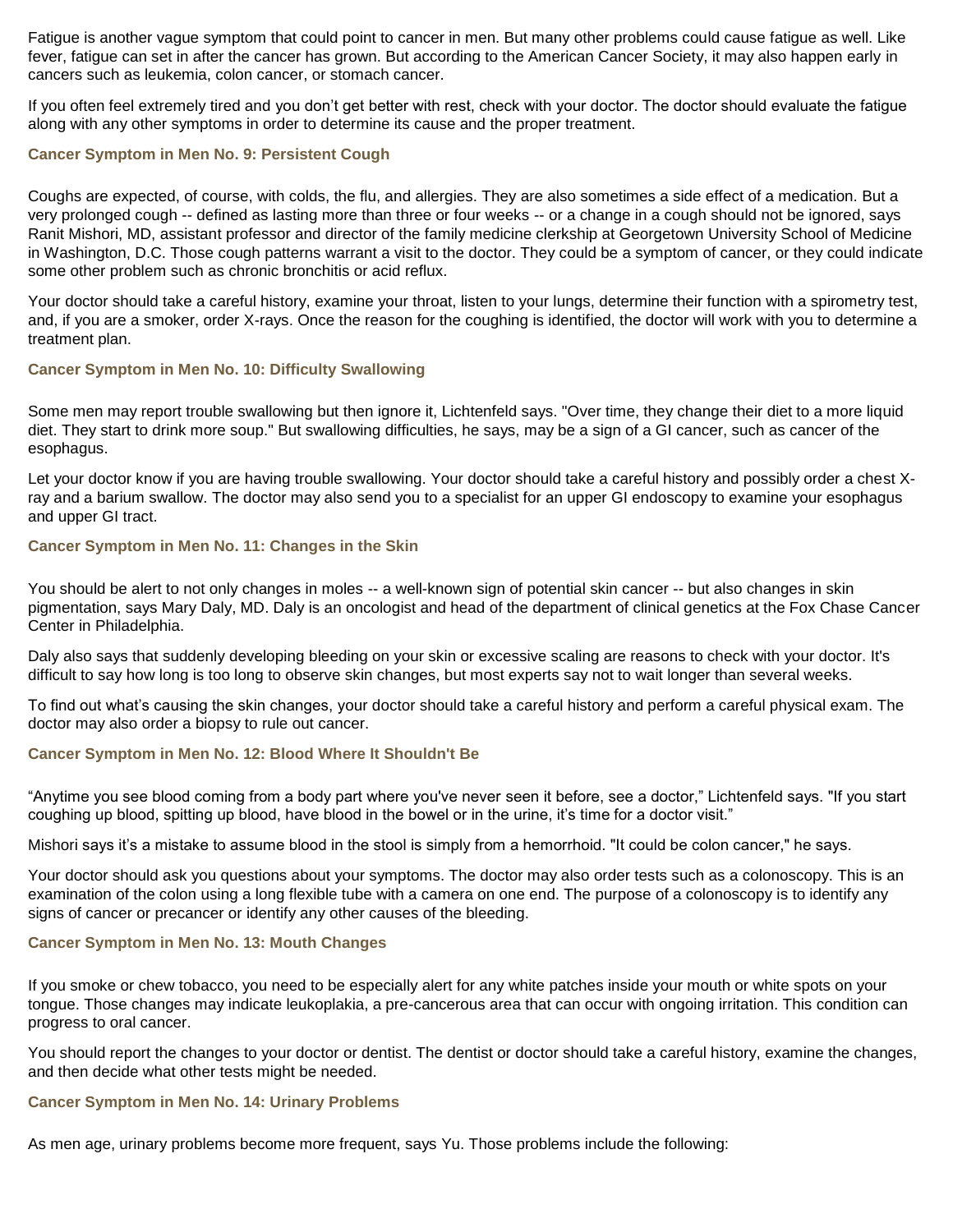- The urge to urinate more often,especially at night
- A sense of urgency
- A feeling of not completely emptying the bladder
- An inability to start the urine stream
- Urine leaking when laughing or coughing
- A weakening of the urine stream

"Every man will develop these problems as he gets older," Yu says. "But once you notice these symptoms, you should seek medical attention." That's especially true if the symptoms get worse.

Your doctor should do a digital rectal exam, which will tell him whether the prostate gland is enlarged or has nodules on it. The prostate gland often enlarges as a man ages. It's most often caused by a noncancerous condition called benign prostatic hyperplasia or BPH.

Your doctor may discuss doing a blood test to check the level of prostate-specific antigen or PSA. PSA is a protein produced by the prostate gland, and the test is used to help determine the possibility of prostate cancer.

If the doctor notices abnormalities in the prostate or if the PSA is higher than it should be, your doctor may refer you to a urologist and perhaps order a biopsy. Prostate cancer may be present even with a normal PSA level.

## **Cancer Symptom in Men No. 15: Indigestion**

Many men, especially as they get older, think "heart attack" when they get bad indigestion. But persistent indigestion may point to cancer of the esophagus, throat, or stomach. Persistent or worsening indigestion should be reported to your doctor.

Your doctor should take a careful history and ask questions about the indigestion episodes. Based on the history and your answers to the questions, the doctor will decide what tests are needed.

### **How Can Men Get Breast Cancer?**

Even though men don't have breasts like women, they do have a small amount of breast tissue. In fact, the "breasts" of an adult man are similar to the breasts of a girl before [puberty,](http://children.webmd.com/tc/growth-and-development-ages-11-to-14-years-what-to-expect) and consist of a few ducts surrounded by breast and other tissue. In girls, this tissue grows and develops in response to female hormones, but in men -- who do not secrete the same amounts of these hormones -- this tissue doesn't develop.

However, because it is still breast tissue, men can develop [breast cancer.](http://www.webmd.com/breast-cancer/) In fact, men get the same types of breast cancers that women do, although cancers involving the milk producing and storing regions of the breast are rare. An estimated 2,190 cases of breast cancer will be diagnosed in men in 2012.

## **Why Don't I Hear About Breast Cancer in Men as Much as I Hear About Breast Cancer in Women?**

Breast cancer in men is uncommon. This is possibly due to their smaller amount of breast tissue and the fact that men produce less hormones such as estrogen that are known to affect breast cancers in women.

In fact, only about 1 in 100 breast cancers affect men and only about 10 men in a million will develop breast cancer.

#### **Which Men Are More Likely to Get Breast Cancer?**

It is rare for a man under age 35 to get breast cancer. The likelihood of a man developing breast cancer increases with age. Most male breast cancers are detected between the ages of 60 to 70 years. Other risk factors of male breast cancer include:

- Family history of breast cancer in a close female relative.
- History of radiation exposure of the chest.
- An abnormal enlargement of breasts (called gynecomastia) in response to drug or hormone treatments, or even some infections and poisons.
- A rare genetic condition called Klinefelter's syndrome.
- Severe liver disease.
- Diseases of the testicles such as mumps orchites, a testicular injury, or an undescended testicle.

#### **How Serious Is Breast Cancer in Men?**

Doctors used to think that breast cancer in men was a more severe disease than it was in women, but it now seems that for comparably staged breast cancers, men and women have similar outcomes.